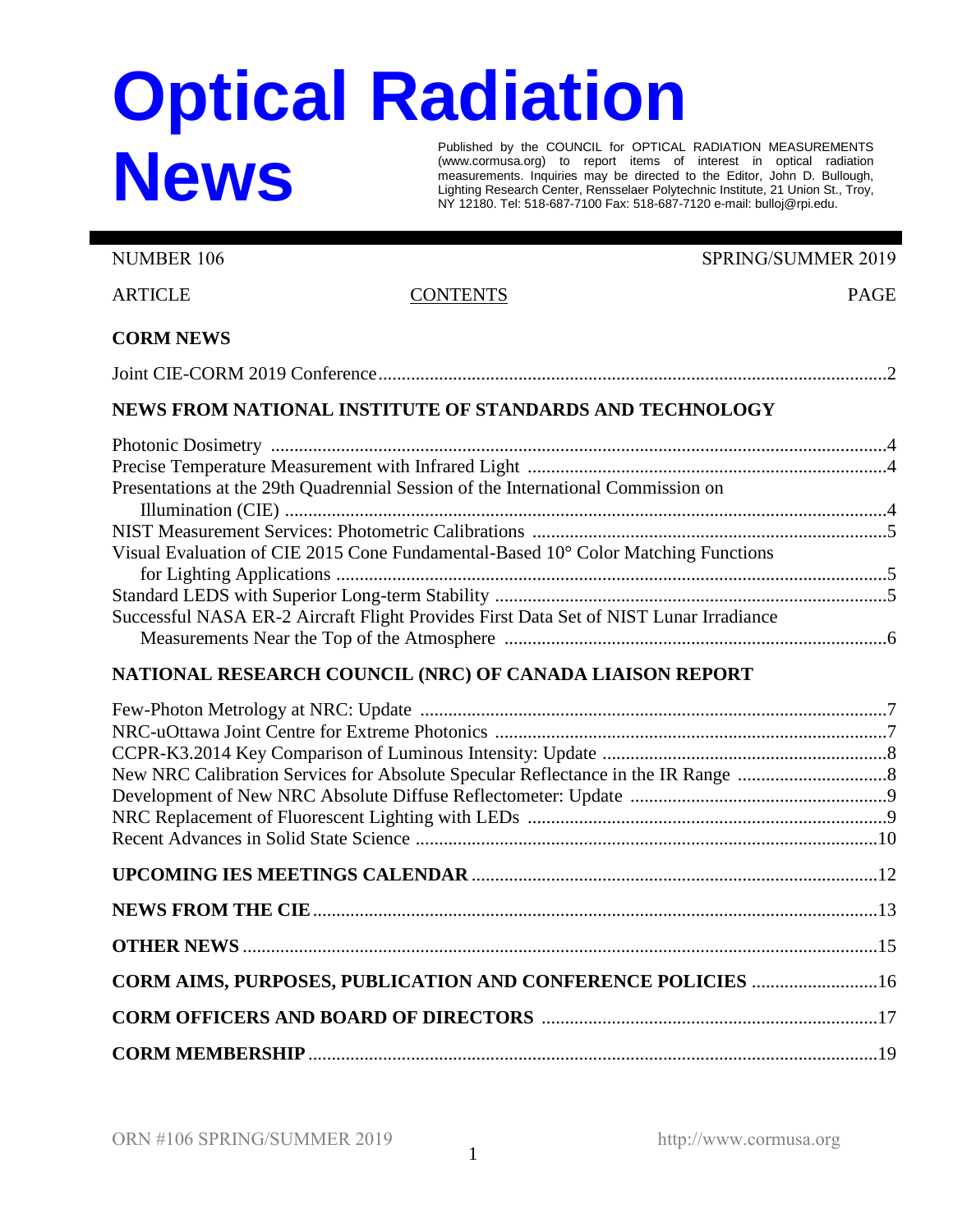

#### **Announcement and Call for Papers**

CORM 2019 Annual Technical Conference and 12th Biennial Joint Meeting of the CNC/CIE and USNC/CIE October 28 – 31, 2019 National Research Council, Ottawa, Ontario, Canada

| Monday, Oct. 28     | AM: CORM 2019 - Sessions I & II<br>PM: CORM 2019 – Session III<br>PM: CORM $9th$ Report – Invited Talks                                                                                                                                                                                                                                  |
|---------------------|------------------------------------------------------------------------------------------------------------------------------------------------------------------------------------------------------------------------------------------------------------------------------------------------------------------------------------------|
| Tues, Oct. 29       | AM: CORM 2019 - Session IV<br>AM – Lunch: CIE/CORM Joint Poster Session<br>$PM: CIE/CORM - Joint Sessions V & VI$<br>6:00 PM: Evening – CIE/CORM Joint Reception (Museum of History)<br>7:00 PM: Franc Grum Memorial Lecture and Banquet<br>(Museum of History) – Guest Speaker: Dr. Ian Ashdown<br>(President, SunTracker Technologies) |
| <b>Wed, Oct. 30</b> | AM: CIE/CORM – Joint Sessions VII & VIII<br>Lunch: CORM Business Meeting & Poster Award Announcement<br><b>PM: NRC Lab Tours</b><br>PM: CORM BOD Meeting                                                                                                                                                                                 |
| Thurs, Oct. 31      | AM: CNC-USNC/CIE Plenary<br>PM: Separate CNC and USNC/CIE Meetings                                                                                                                                                                                                                                                                       |

#### **Conference Themes:**

The session themes for CORM 2019 are:

- Session I: Current Research Activities at NMIs
- Session II: Environmental Radiometry
- Session III: UV and IR Radiation Measurements, Concerns & Applications
- Session IV: Optical Properties of Materials.

There will also be invited talks on Priority Needs identified in the CORM 9<sup>th</sup> Report.

The session themes for CIE/CORM Joint Technical conference are:

- Session V: LED Lighting for Specialized, Industrial or Commercial Applications
- Session VI: Health and Well-Being Responses to Light and their Measurement
- Session VII: Interior and Exterior Lighting
- Session VIII: Vision and Colour

There will also be a CIE/CORM Joint Poster Session for Students/Emerging Professionals.

#### **Session Chairs:**

- CORM Session I: Dr. Angela Gamouras; [angela.gamouras@nrc-cnrc.gc.ca](mailto:angela.gamouras@nrc-cnrc.gc.ca)
- CORM Session II: Dr. Carol Johnson; [carol.johnson@nist.gov](mailto:carol.johnson@nist.gov)
- CORM Session III: Dr. David Sliney; [david.sliney@att.net](mailto:david.sliney@att.net)
- CORM Session IV: Dr. Heather Patrick; [heather.patrick@nist.gov](mailto:heather.patrick@nist.gov)
- CIE/CORM Poster Session: Mark Jongewaard; [mark@ltioptics.com](mailto:mark@ltioptics.com)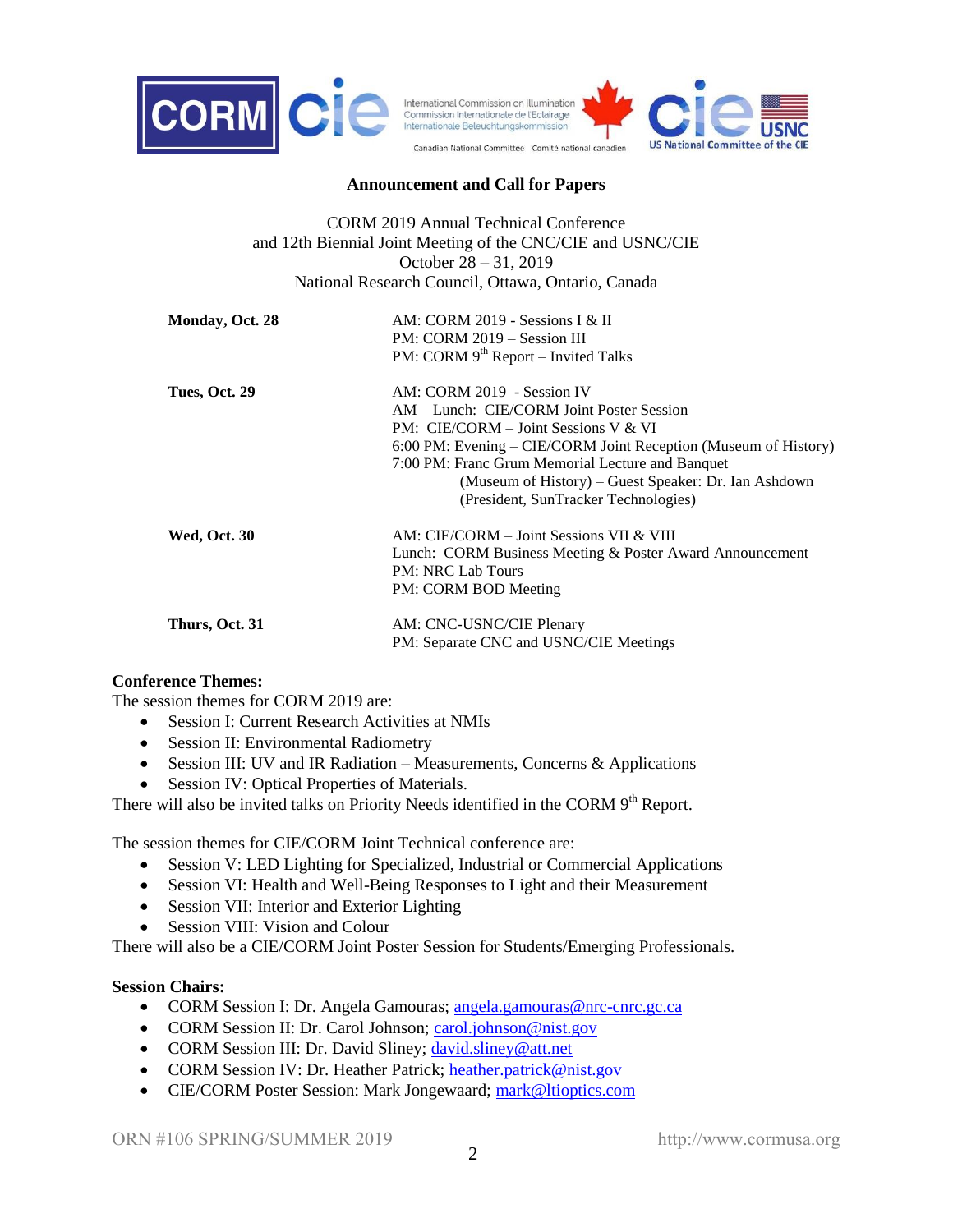- CIE/CORM Session V: Yuqin Zong; [yuqin.zong@nist.gov](mailto:yuqin.zong@nist.gov)
- CIE/CORM Session VI: Dr. Jennifer Veitch; [jennifer.veitch@nrc-cnrc.gc.ca](mailto:jennifer.veitch@nrc-cnrc.gc.ca)
- CIE/CORM Session VII: Dr. Venkat Venkataramanam; [vvenkat@imc.utoronto.ca](mailto:vvenkat@imc.utoronto.ca)
- CIE/CORM Session VIII: Dr. Jeffery Hovis; [jeffery.hovis@uwaterloo.ca](mailto:jeffery.hovis@uwaterloo.ca)

#### **Presentations and Posters:**

Please send your abstract, via e-mail, to the relevant Session Chair indicated above. Please include a title, author(s) and a 150 word abstract.

#### **Important Dates:**

Abstracts are due **Friday, Aug. 9**. Presentation materials and presenter biography are due **Friday, Sept. 27**. Early-bird Registration Due **Wednesday, Sept. 4.** Late Registration (no exceptions) Due **Wednesday, Oct. 2.**

#### **Proceedings:**

PDF copies of the Conference presentations will be provided to attendees on USB drives at the Conference. As well, presentations of interest to the CORM, CNC/CIE and CIE-USNC communities will be placed on our respective websites. As such, your permission is requested to save and publish your 2019 presentation in pdf format on one or more of the participating organizations websites. A Presentation Release Request Form will be supplied to all presenters.

#### **Award for Best Poster:**

New for CORM 2019 is an award (\$300 USD) for the best poster presented at the CIE/CORM Joint Poster Session for Students/Emerging Professionals.

#### **Want to Exhibit your Products or Services?**

This year's CORM and CIE/CORM Technical Conference will include exhibit opportunities. Attendees can reserve a 6' table with power to exhibit their products or services. There will be time for all attendees to visit the exhibits during breaks and at lunch at the 100 Sussex location and at the CIE/CORM Joint Reception at the Museum of History. Add the exhibit table to your registration for only \$750 CAD (~\$580 USD). Contact Tim Moggridge with your exhibit questions.

*Registration:* Registration is now open at the following link: [https://www.eventbrite.ca/e/corm-2019](https://www.eventbrite.ca/e/corm-2019-annual-technical-conference-and-12th-biennial-joint-meeting-of-the-cnccie-and-cie-usnc-tickets-62055576901) [annual-technical-conference-and-12th-biennial-joint-meeting-of-the-cnccie-and-cie-usnc-tickets-](https://www.eventbrite.ca/e/corm-2019-annual-technical-conference-and-12th-biennial-joint-meeting-of-the-cnccie-and-cie-usnc-tickets-62055576901)[62055576901.](https://www.eventbrite.ca/e/corm-2019-annual-technical-conference-and-12th-biennial-joint-meeting-of-the-cnccie-and-cie-usnc-tickets-62055576901) The EventBrite registration page includes useful information and links on the conference venue, list of Ottawa downtown hotels, guidelines for presenters, speaker requirements form, and details of the exhibit opportunities. This registration link will also be available at the websites of CORM [\(www.cormusa.org\)](http://www.cormusa.org/), the CNC/CIE [\(www.cnc-cie.ca\)](http://www.cnc-cie.ca/), and the CIE-USNC [\(www.cie-usnc.org\)](http://www.cie-usnc.org/).

#### **CORM 2019 Conference Coordinators:**

Tim Moggridge Joanne Zwinkels 1505 Carling Avenue, Suite 301 1200 Montreal Road Ottawa, ON, Canada K1Z 7L9 Ottawa, ON, Canada, K1A 0R6 Tel: +1 613-729-0614 Tel. +1 613-993-9363 [Tim.Moggridge@wphotonics.com](mailto:Tim.Moggridge@wphotonics.com) [Joanne.zwinkels@nrc-cnrc.gc.ca](mailto:Joanne.zwinkels@nrc-cnrc.gc.ca)

Westboro Photonics National Research Council Canada

## **Joint CNC/CIE and CIE-USNC Meeting Coordinators:**

Sharon McFadden [\(Sharon\\_mcfadden@rogers.com\)](mailto:Sharon_mcfadden@rogers.com) Shirley Coyle [\(Shirley.coyle@cree.com\)](mailto:Shirley.coyle@cree.com)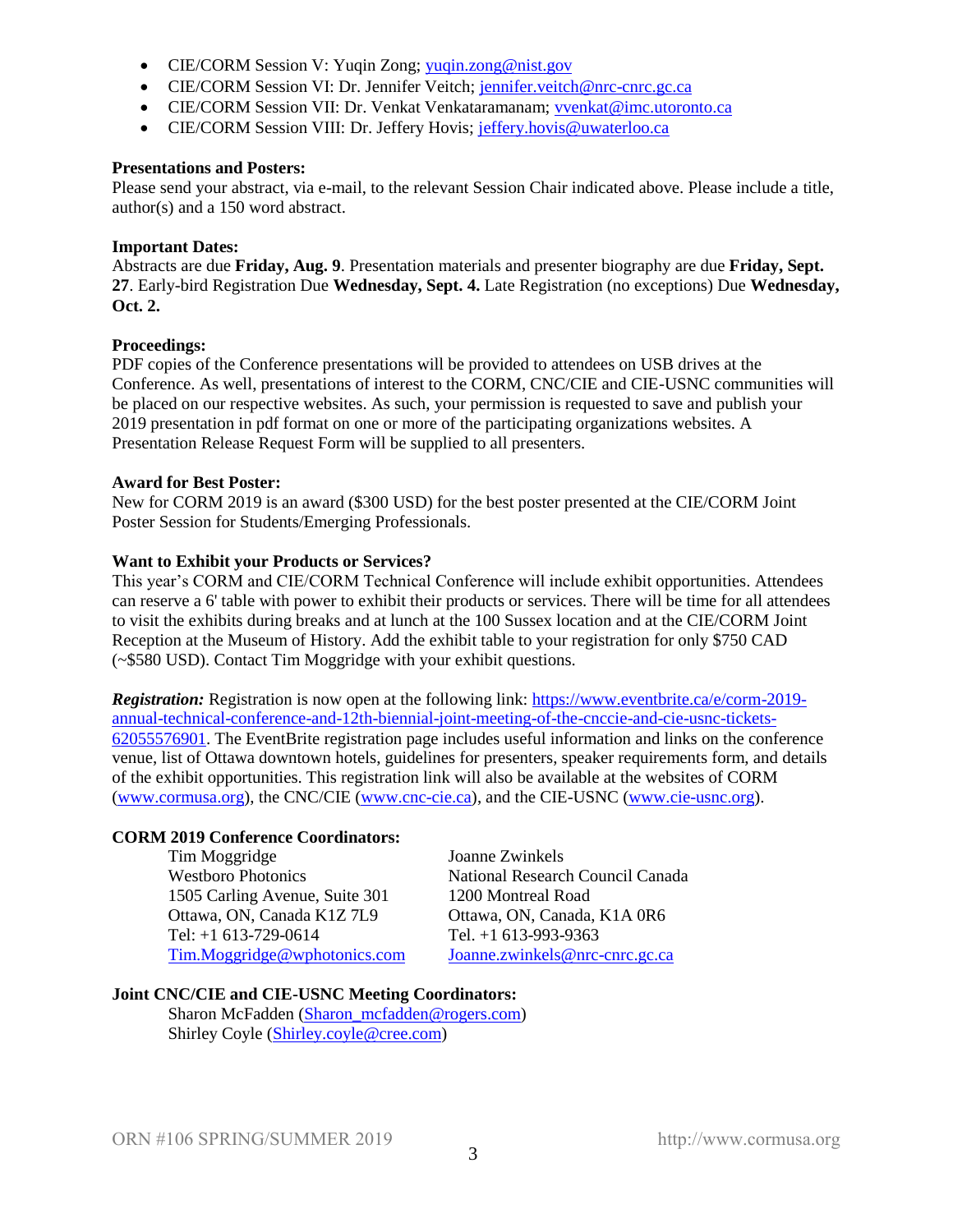# NIST

## **NEWS FROM THE NATIONAL INSTITUTE OF STANDARDS AND TECHNOLOGY**

## **Photonic Dosimetry**

Presently, a complicated measurement chain is needed to transfer national primary standards for absorbed dose, based on large Co-60 sources, to industrial and medical applications that use accelerators. Differences in energy spectra between these accelerator-based radiations and Co-60 can be quite significant, and necessitate correction factors that introduce additional uncertainties into measurement results. Moreover, the reliance on radionuclide sources carries significant financial costs and security concerns. These limitations and concerns have motivated researchers to develop novel pathways for realizing NIST-traceability for absorbed dose that would simplify the measurement chain and reduce dependence on radionuclides like Co-60. Such work is being undertaken by the Photonic Dosimetry project within the "NIST-on-a-Chip" program, which seeks to put measurement standards and sensors in the hands of end users. Towards this end, we have been testing the ability of various photonic devices to provide metrology-grade measurements of radiation quantities in high-radiation environments. Our recent results have indicated the challenges (non-linear dependence on radiation dose in fiber Bragg gratings) and opportunities (negligible radiation damage in silicon-on-insulator photonic resonators) for developing a variety of technologies, including calorimeters and integrating dosimeters, for medical and industrial dosimetry applications. [POC: Ronald Tosh, 301-975- 5591, [ronald.tosh@nist.gov\]](mailto:ronald.tosh@nist.gov)

## **Precise Temperature Measurement with Infrared Light**

Members of NIST Sensor Science Division published an Optics Express paper that was publicized in phys.org [1] describing a new design for thermal-infrared radiation thermometer and sensors. In this design, critical optical elements such as the field stop, Lyot stop, collimating lens, and detector, are placed inside a thermally stabilized assembly that is controlled using thermo-electric coolers and thermistors. The radiation thermometer, which operates at room temperature, utilizes a pyroelectric detector which is spectral filtered from 8 µm to 14 µm and ZnSe lenses. The assembled radiation thermometer is calibrated using both variable-temperature fluid-bath and heat-pipe blackbodies from -45  $\degree$ C to 75  $\degree$ C and the use of a modified-Planck function and these blackbodies. The noise-equivalent temperature difference of this device is  $< 1$ mK when measuring room- temperature objects and about 3 mK when measuring objects at -30 C. The size-of-source effect both with and without the Lyot stop has been measured. This new design, during operations without the need for cryogenic cooling, demonstrates both sub millikelvin temperature measurement resolution with few millikelvin, week-long stable operations while measuring ambient-temperature objects.

[1]<https://phys.org/news/2019-05-precise-temperature-invisible.html> For further information, contact Howard Yoon, 301-975-2482 [\(howard.yoon@nist.gov\)](mailto:howard.yoon@nist.gov)

## **Presentations at the 29th Quadrennial Session of the International Commission on Illumination (CIE)**

The 29th Quadrennial Session of the International Commission on Illumination (CIE) was held from June 14 to 22, 2019 in Washington DC. Presentations from NIST authors included the following titles: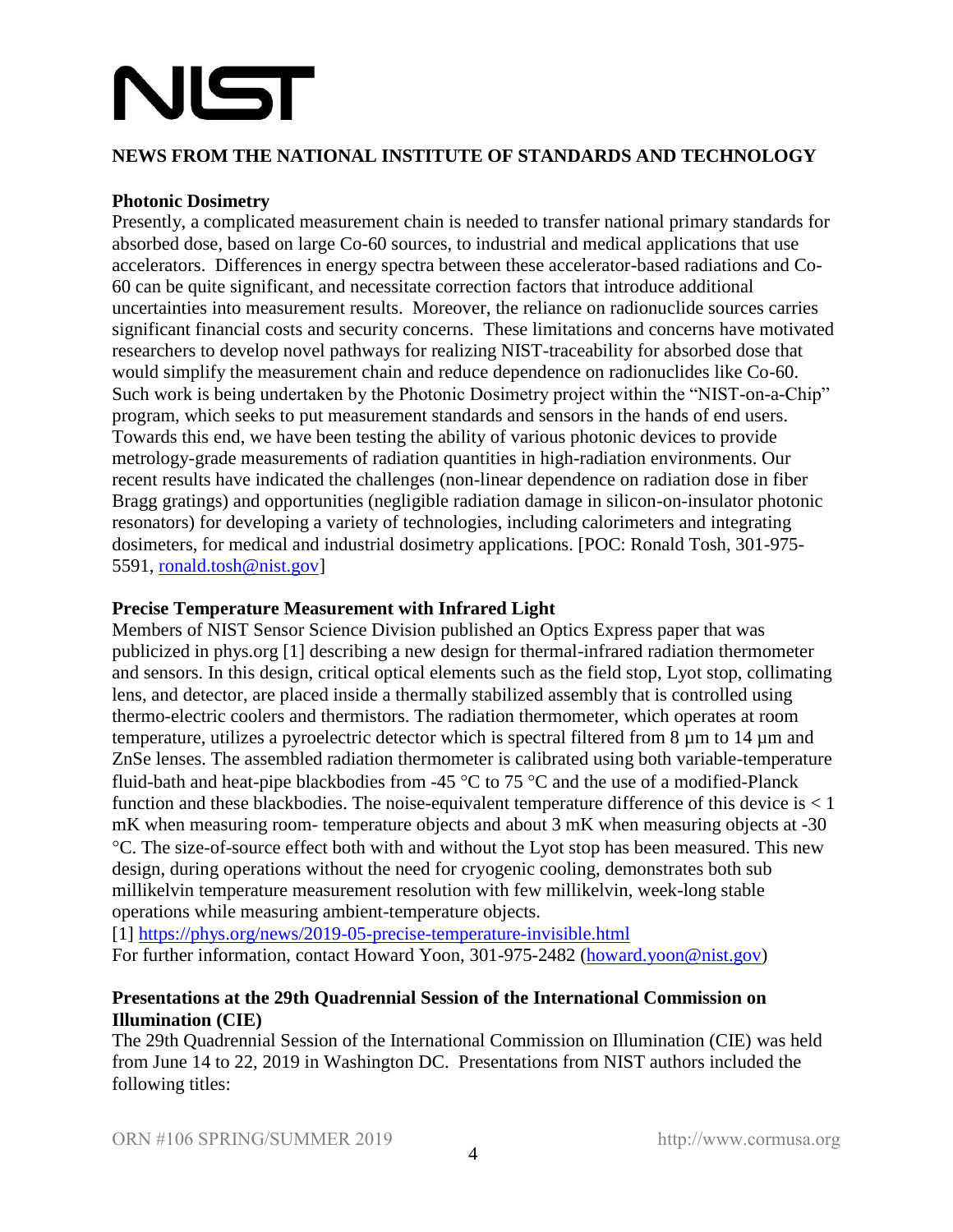- Innovative Approaches to Combat Healthcare-Associated Infections Using Standards Developed through Industry and U.S. Federal Collaboration, by C.C. Miller et al.
- Solid-State Lighting Measurement Assurance Program Summary with Analysis of Metadata, by M.E. Nadal et al.
- Not All 60 Hz Electricity is the Same Complications in Measuring Solid-State Lighting Products, by B.K. Tsai et al.
- Calibration of Spectroradiometers Using Tunable Lasers, by Y. Zong et al.

Further information can be found at<http://washington2019.cie.co.at/>

## **NIST Measurement Services: Photometric Calibrations**

NIST has published Special Publication (NST SP-250-96) describing NIST calibration services for submitted artifacts for luminous intensity, illuminance, color temperature, total luminous flux, luminous exposure and luminance and for issued calibrated standards for luminous intensity, luminance, and color temperature. The procedures, equipment, and techniques used to perform these calibrations are described in the publication. Detailed estimates and procedures for determining uncertainties of the reported values are also presented along with the internal quality control procedures. The publication is available at [https://doi.org/10.6028/NIST.SP.250-95.](https://doi.org/10.6028/NIST.SP.250-95) [POCs, Cameron Miller [\(cameron.miller@nist.gov\)](mailto:cameron.miller@nist.gov), Maria Nadal, Benjamin Tsai, and Yuqin Zong]

## **Visual Evaluation of CIE 2015 Cone Fundamental-Based 10° Color Matching Functions for Lighting Applications**

The CIE 2015 cone fundamental-based color-matching functions (CMFs), especially the 10° CMFs, are expected to improve color matching in lighting applications. The chromaticity specifications for lighting products are based on the CIE 1931 CMFs (2° observer) and are given by correlated color temperature (CCT) and the distance from Planckian locus (Duv). To study the impact of introducing the CIE 2015 CMFs, computational analyses were first made to determine the degree of changes of CCT and Duv values for various LED lighting products. The results showed significant changes in both CCT and Duv. Then vision experiments were conducted to compare the CIE 2015 CMFs and the CIE 1931 CMFs for visual color matching of lights with various spectral distributions. The results showed that CIE 2015 10° CMFs performed better overall but also that there is a strong dependence on the age of subjects and the spectral distribution of light sources. [POCs: Yoshi Ohno [\(ohno@nist.gov\)](mailto:ohno@nist.gov) and Y.Kawashima, NIST; Y. Oh, and Y. Kwak, Ulsan National Institute of Science and Technology, Ulsan, South Korea]

## **Standard LEDS with Superior Long-term Stability**

A large-chip standard LED with superior long-term stability have been developed at NIST. The standard LED uses a large, specialty die rated for 50 W but is operated under 3 W to eliminate aging effect. The standard LED was seasoned for one year and measured for its long-term stability for three years. The measurement result shows that the long-term stability is on the level of 0.1 % in the three-year time. The LED can be used as a transfer standard for luminous intensity, luminance, and total luminous flux. [POCs: Yuqin Zong [\(yuqin.zong@nist.gov\)](mailto:yuqin.zong@nist.gov), Weiqiang Zhao, C. Cameron Miller, NIST]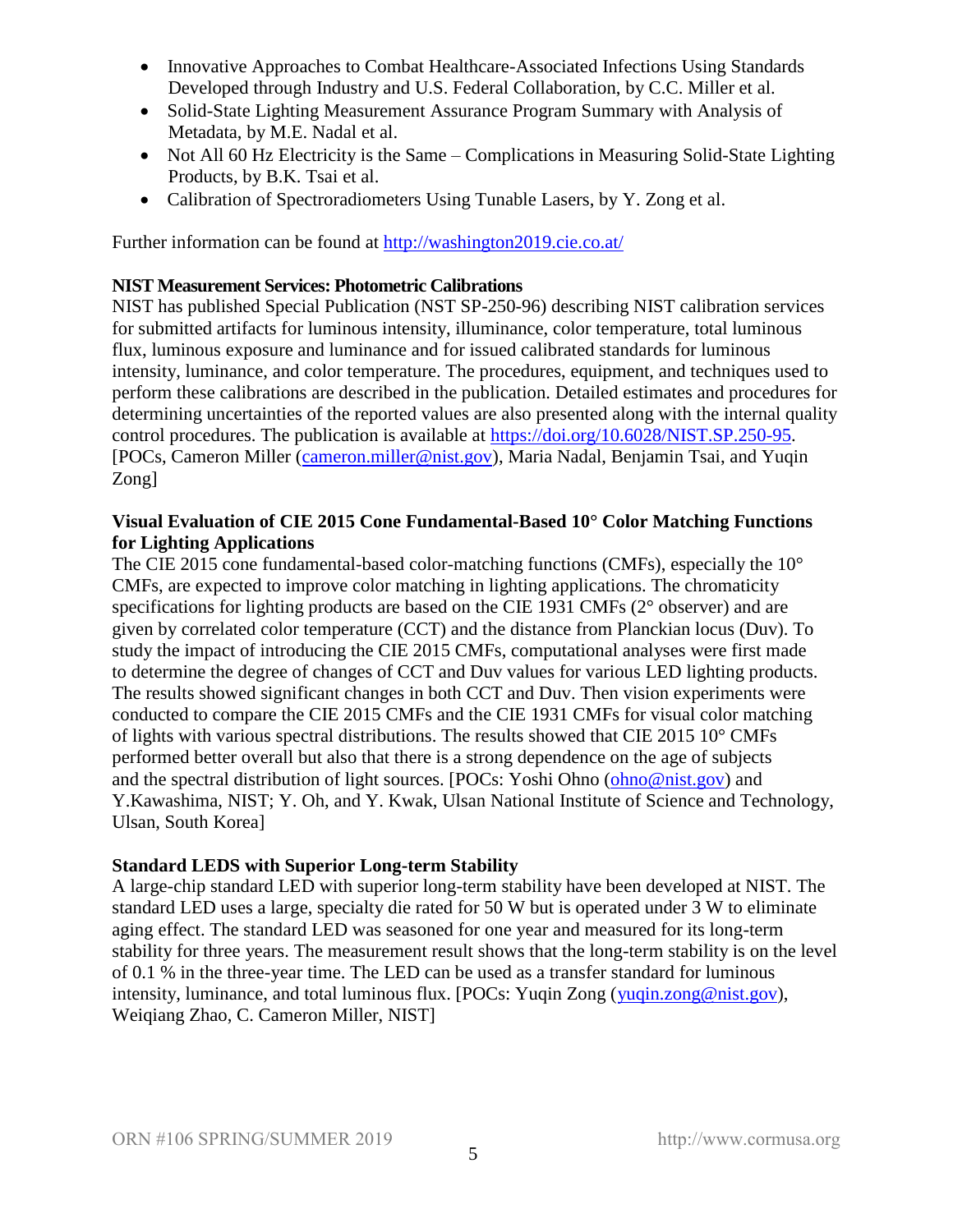## **Successful NASA ER-2 Aircraft Flight Provides First Data Set of NIST Lunar Irradiance Measurements Near the Top of the Atmosphere**

The reflectance of the moon is stable to a part in  $10<sup>8</sup>$  per year, and as such the moon is routinely viewed by many Earth-viewing satellites to track optical/infrared relative sensor stability. To fully use the moon as a celestial spectral irradiance standard, calibration against NIST standards from ground-based observatories is an ongoing project. A major limiting factor for lunar calibration measurement from ground-based observatories has always been correction of the Earth's atmosphere. It has long been recognized that a better way to calibrate the lunar irradiance is from above the atmosphere, or as high up as one can get. In August a team of NIST scientists from the Sensor Science Division did just that: In the early-morning hours of August 2, NIST made the first spectral lunar irradiance measurements from above the Earth's atmosphere from a NASA ER-2 aircraft flying at 20 km altitude (which is above most of the atmosphere). A team of scientists from the Sensor Science Division developed a specialized instrument, called Air-LUSI (LUnar Spectral Irradiance), over the course of the past year. This involved integrating a NISTcalibrated spectrometer, integrating sphere, and custom-designed telescope system into a wingpod of the ER-2 aircraft, re-calibrating it on-site at NASA Armstrong Flight Research Center in Palmdale, California, and programming its computer to operate autonomously to track the moon and measure lunar irradiance during the flight. These data, as well as additional data to be collected in the winter on follow-on flights, will act as tie points for validating and correcting the ongoing NIST mountain-based measurements. [POC: Steve Brown, [steven.brown@nist.gov,](mailto:steven.brown@nist.gov) 301-975-5167 and John Woodward, [john.woodward@nist.gov,](mailto:john.woodward@nist.gov) 301-975-5495].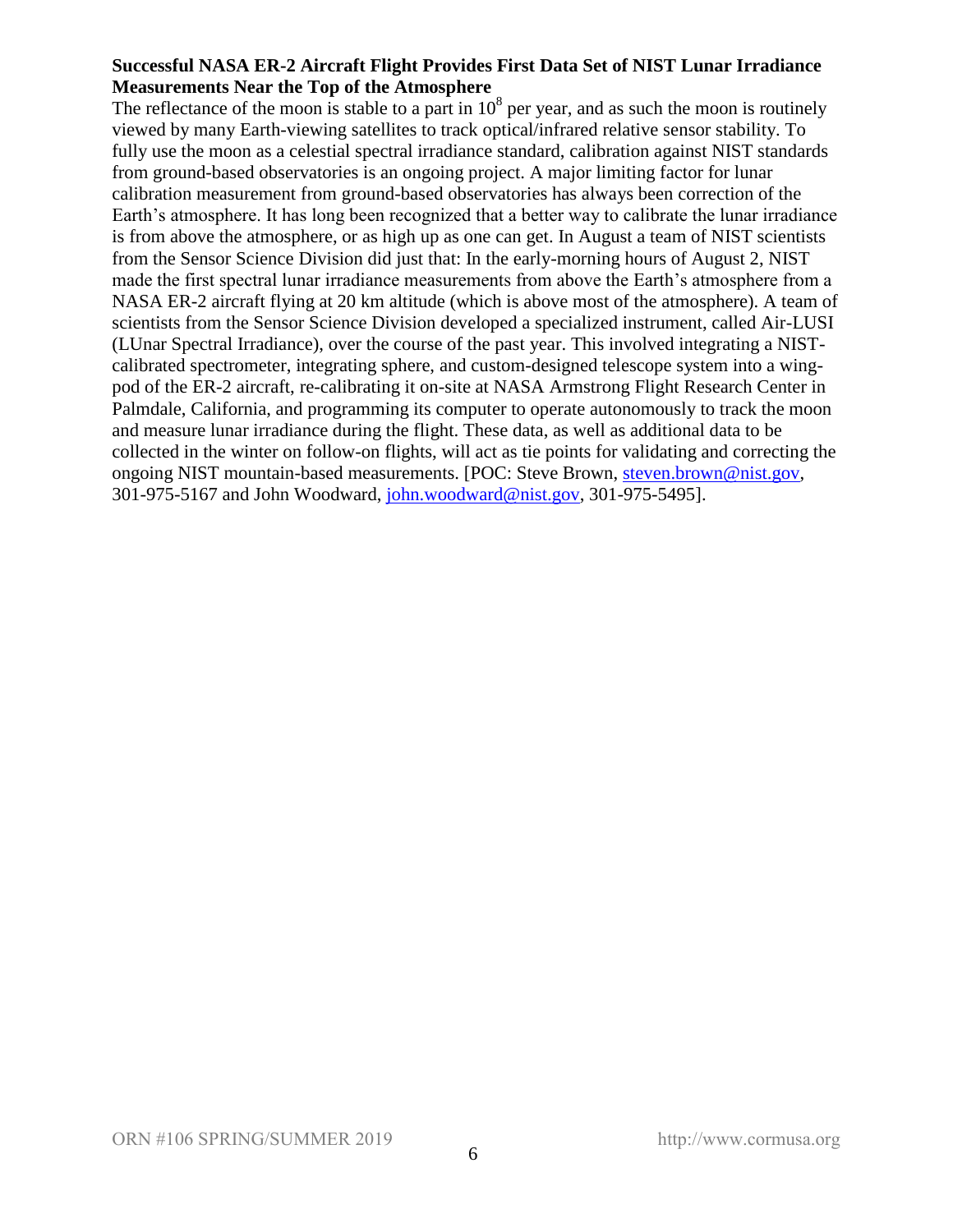## **NATIONAL RESEARCH COUNCIL OF CANADA**



Council Canada de recherches Canada

## **NRC LIAISON REPORT**

## **Few-Photon Metrology at NRC: Update**

NRC has been continuing efforts in the establishment of a few-photon metrology capability for optical radiometry. In collaboration with NIST, NRC has established a new capability in singlephoton detection. The construction of an optical fibre-coupled superconducting nanowire singlephoton detector (SNSPD) system was completed at NIST Boulder in December 2018 and was successfully shipped to NRC in Ottawa, Canada (Fig. 1). This detector system contains highefficiency single-photon detectors with wavelength sensitivity at 800 nm, 1064 nm and 1550 nm inside of a closed-cycle cryostat system. This detector system will be used for several purposes including as a reference standard fibre-coupled single-photon detector and in the characterization of NRC on-chip semiconductor nanowire quantum dot-based single-photon sources. These NRCdeveloped solid state single-photon sources have great potential to be used in absolute radiometry applications. NRC is working to evaluate these sources as new quantum standards as they may be utilized as deterministic photon sources for photodetector calibrations.



Fig 1. SNSPD system at NRC.

For further information, contact: Angela Gamouras, 613- 993-2489 [\(angela.gamouras@nrc](mailto:angela.gamouras@nrc-cnrc.gc.ca)[cnrc.gc.ca\)](mailto:angela.gamouras@nrc-cnrc.gc.ca)

## **NRC-uOttawa Joint Centre for Extreme Photonics**

The NRC and the University of Ottawa have created the NRC-uOttawa Joint Centre for Extreme Photonics (JCEP) that will foster increased collaboration between researchers at the two institutions. From NRC Metrology, Dr. Marina Gertsvolf and Dr. Angela Gamouras were named as JCEP Fellows. Dr. Gertsvolf will be working with Dr. Paul Corkum (uOttawa) on the development of solid state VUV frequency combs and Dr. Angela Gamouras will be working with Dr. Jean-Michel Ménard (uOttawa) on single-photon detection of terahertz radiation.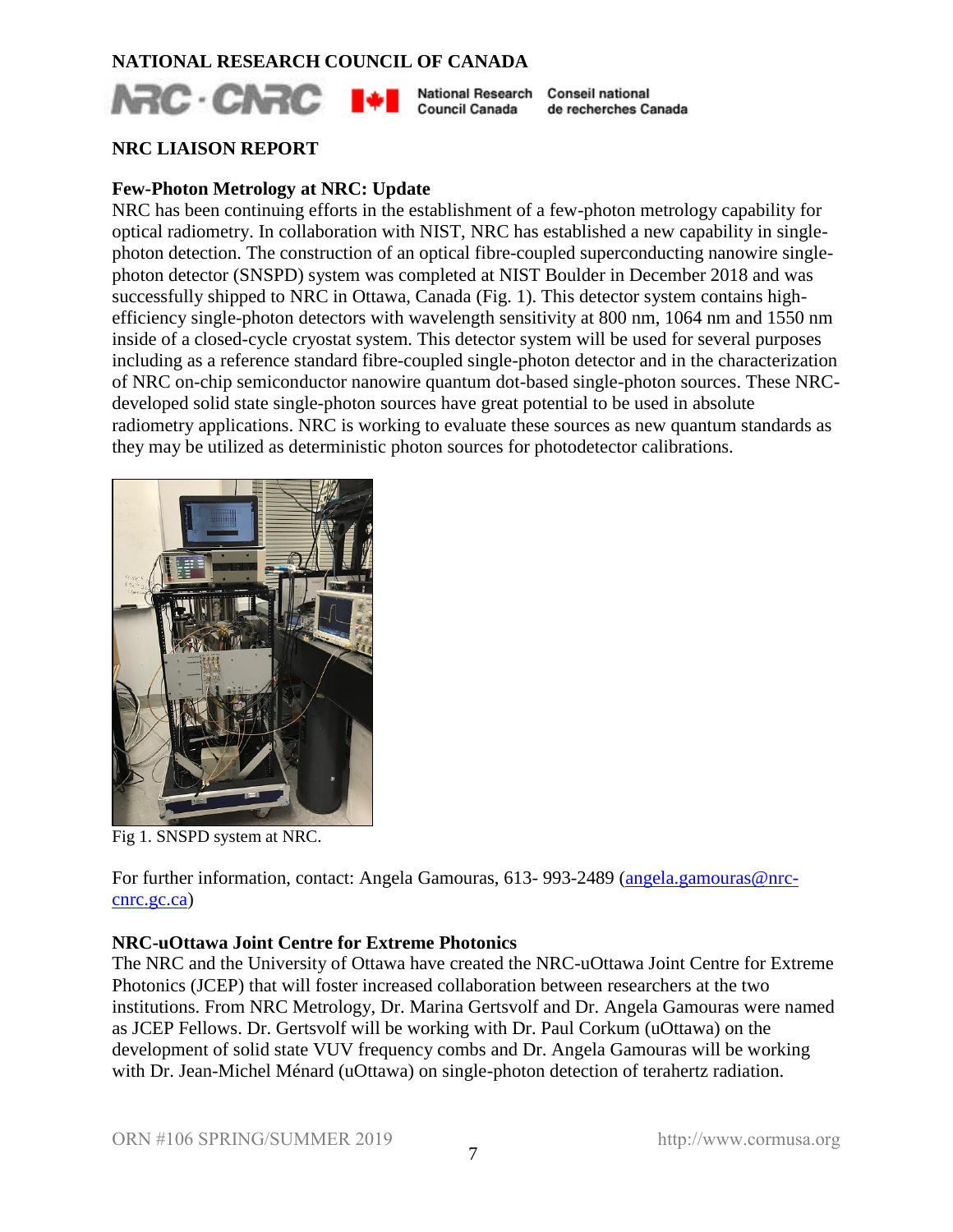Postdoctoral fellow employment opportunities related to these projects will be advertised through the University of Ottawa in the summer of 2019.

For further information, contact: Angela Gamouras, 613-993-2489 [\(angela.gamouras@nrc](mailto:angela.gamouras@nrc-cnrc.gc.ca)[cnrc.gc.ca\)](mailto:angela.gamouras@nrc-cnrc.gc.ca)

## **CCPR-K3.2014 Key Comparison of Luminous Intensity: Update**

NRC is serving as the pilot lab for the CCPR Key Comparison of luminous intensity using incandescent lamps as the travelling standards (CCPR –K3.2014). Twelve NMIs are participating in this international comparison and all the measurements (star comparison: travelling standards from NMI (round#1) to pilot and return to NMI (round#2)) have been completed. The measurements of all the participant lamps (68 lamps, 2 types) were performed at the pilot sequentially, using the same measurement setup for all lamps, over a time period of approximately 2 months. All of the CCPR pre-draft-A procedures have been completed. These involved verification of reported results, review of uncertainty budgets, review of relative data, identification of any outliers, and consistency check (using a Chi-Square  $(\alpha=0.05)$  test) of the data. Participant consensus on this analysis is in its final stages. The Draft A comparison report (confidential for participants only) is in preparation.

For further information, contact Arnold Gaertner, 613-993-9344, [\(Arnold.gaertner@nrc](mailto:Arnold.gaertner@nrc-cnrc.gc.ca)[cnrc.gc.ca](mailto:Arnold.gaertner@nrc-cnrc.gc.ca)).

## **New NRC Calibration Services for Absolute Specular Reflectance in the IR Range**

Complementing the long-established NRC absolute specular reflectance capabilities in the UVvisible-NIR region, we have extended these capabilities to the IR from 16 to 200 micrometers for selectable angles of incidence. These absolute measurements are performed using an IR reflectometer based upon the VW method to calibrate the absolute specular reflectance of an NRC aluminized reference mirror for the desired angle of incidence which is used, in turn, to calibrate client samples. This method has also been applied to our own metal oxide samples of Mgo, Mno and NiO. Representative results are shown in Fig. 2 for the MgO sample measured for an angle of incidence of 30 degrees. The large peak in reflectance that is observed at the short wavelength side is due to the LO and TO optic phonons in MgO. An analysis of this range in collaboration with Professor Guolin Yu of the Shanghai Institute for Infrared Physics has provided more accurate values for the frequency and damping for the phonon modes and other dielectric material properties for MgO. The oscillations to longer wavelength are due to interference effects in the approximately 1 mm thick plane parallel sample.

For further information, contact Nelson Rowell, 613-993-2377, [\(nelson.rowell@nrc-cnrc.gc.ca](mailto:nelson.rowell@nrc-cnrc.gc.ca))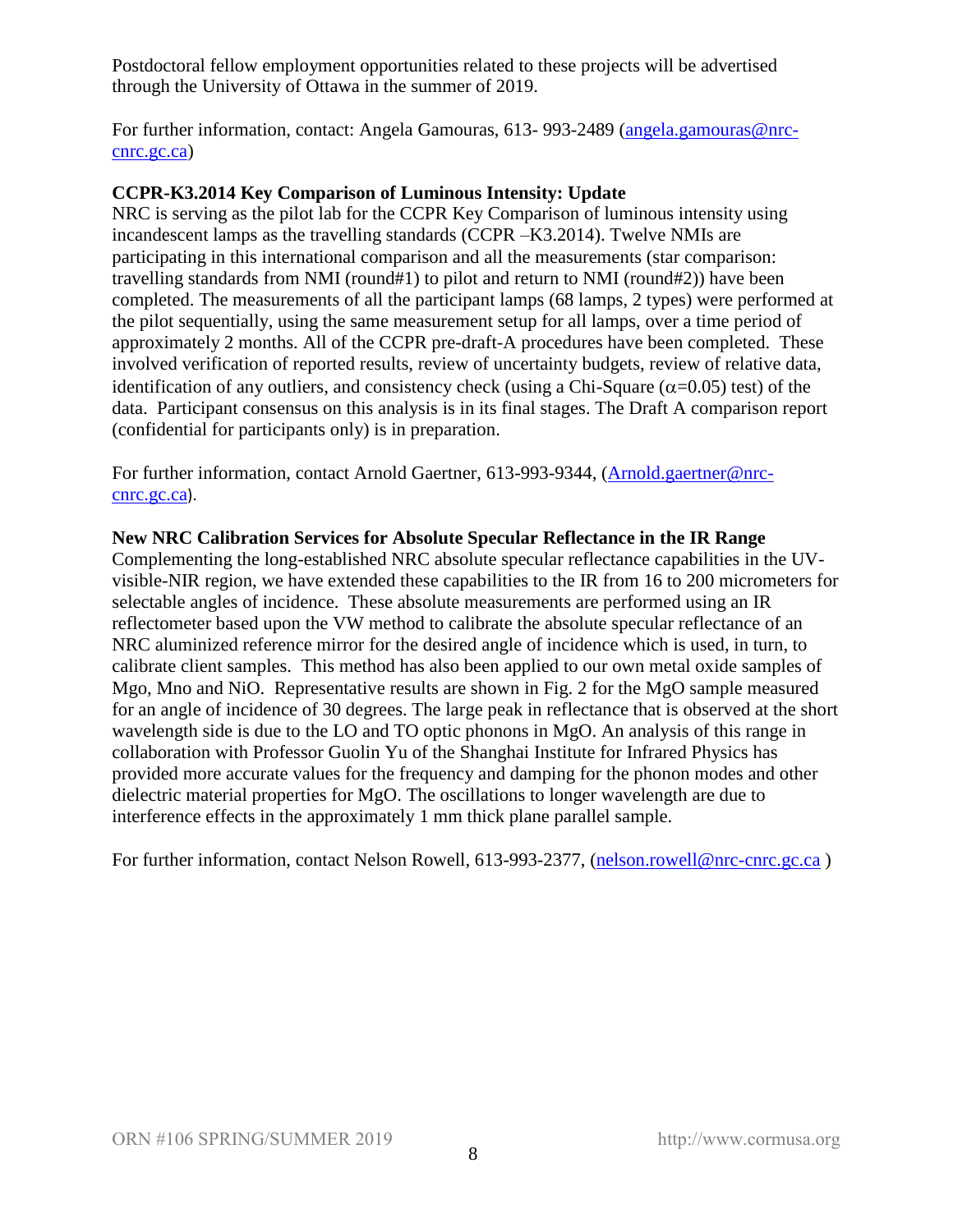

Fig 2. Absolute specular reflectance of MgO in the IR region (16 to 200 micrometres) for an angle of incidence of 30 degrees (s- and p-polarized components).

## **Development of New NRC Absolute Diffuse Reflectometer: Update**

NRC continues the development of a new monochromator-based absolute reflectometer. The new reference instrument is based on the modified Sharp-Little sphere method and will realize an absolute diffuse reflectance scale in the d:0 geometry across the UV-VIS-NIR spectral range. The system is currently operational and preliminary reflectance data has been collected in the visible spectral range. Present activities are focussed on validating the new instrument in comparison with NRC's existing absolute diffuse reflectance scale and on developing a detailed uncertainty budget that includes characterization of various integrating sphere asymmetry and non-ideality effects, such as the influence of finite port thickness, sphere coating inhomogeneity and baffle design. Reference: L.J. Sandilands, E. Côté, and J.C. Zwinkels, "Design and characterization of a new absolute diffuse reflectance reference instrument at the NRC." In *Reflection, Scattering, and Diffraction from Surfaces VI* (Vol. 10750, p. 107500G). SPIE 2018.

For further information, contact: Luke Sandilands, 613- 990-8990 [\(luke.sandilands@nrc](mailto:luke.sandilands@nrc-cnrc.gc.ca)[cnrc.gc.ca\)](mailto:luke.sandilands@nrc-cnrc.gc.ca).

## **NRC Replacement of Fluorescent Lighting with LEDs**

NRC has launched a lighting retrofit project to upgrade the lighting in all its buildings from fluorescent lighting fixtures to light emitting diodes (LEDs) to improve the quality of lighting, reduce costs and reduce green-house gases. For some laboratories that require low UV content to minimize UV-induced degradation processes, there is concern about the spectral content of the new LED fixtures, which are intended for general office and lab use. In these cases, specialpurpose low UV LED fixtures are being considered. To characterize the spectral content of these LED systems, equipment is being set up in the NRC photometry and spectroradiometry labs to measure the spectral irradiance of these general lighting LED replacement fixtures, as well as the proposed special-purpose low UV LED fixtures, over the spectral range from ~ 250 to 1000 nm.

For further information, contact Arnold Gaertner, 613-993-9344, [\(Arnold.gaertner@nrc](mailto:Arnold.gaertner@nrc-cnrc.gc.ca)[cnrc.gc.ca\)](mailto:Arnold.gaertner@nrc-cnrc.gc.ca), or Amin Rasoulof, 613-991-2399, [\(amin.rasoulof@nrc-cnrc.gc.ca\)](mailto:amin.rasoulof@nrc-cnrc.gc.ca).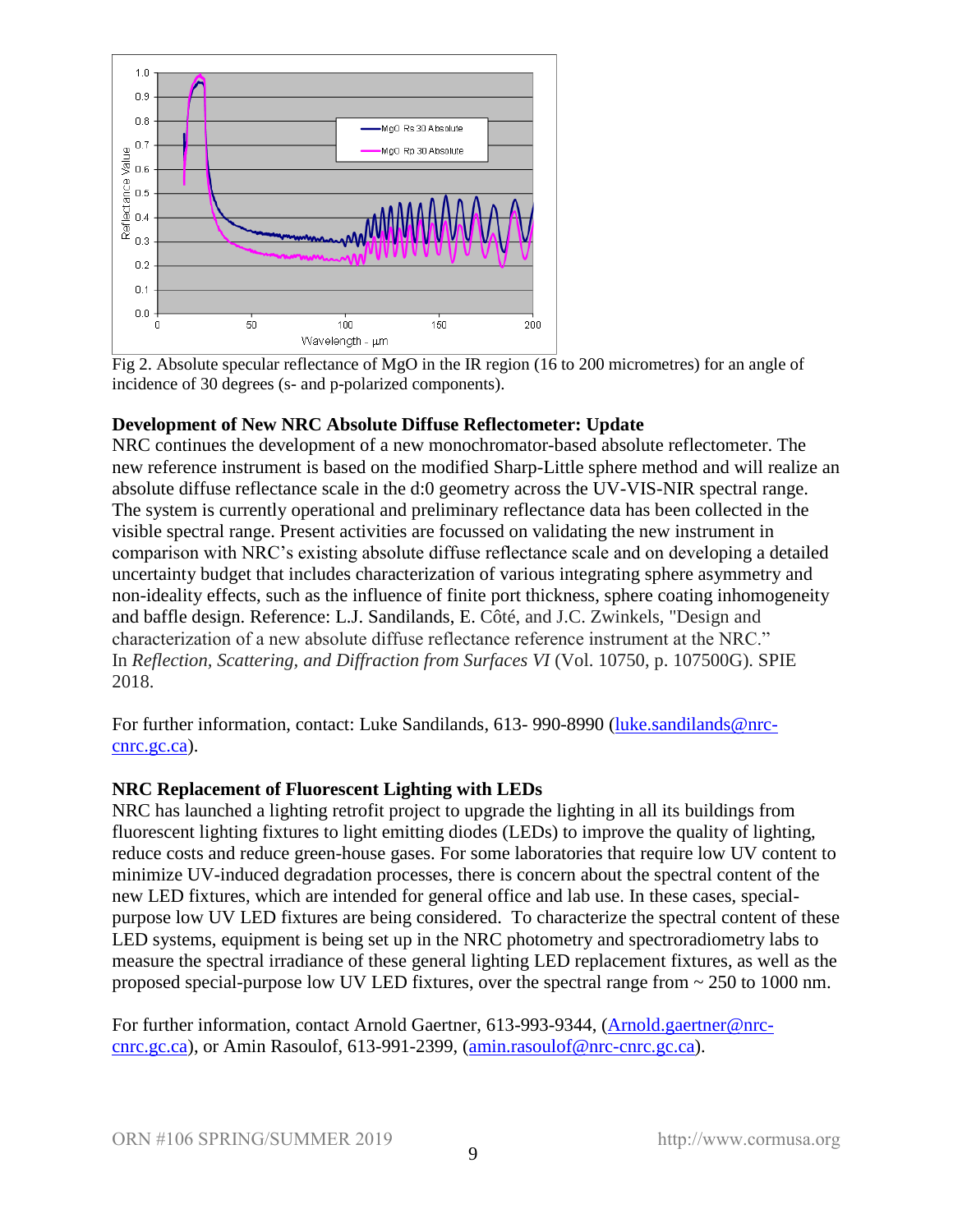## **Recent Advances in Solid State Science**

In collaboration with University researchers (UBC and University of Regina), NRC has carried out spectral regular reflectance and transmittance measurements of thin silicon films grown at temperatures ranging from 98 °C to 572 °C by ultra-high-vacuum evaporation on fused quartz substrates. These data have been analyzed to determine how the spectral dependence of the optical functions (refractive index and extinction coefficient) of these films is affected by the growth temperature. In particular, the extinction coefficient decreases as the growth temperature increases, whereas the refractive index generally decreases (Fig. 3). These results are important for optimizing growth conditions for silicon film-based device applications requiring a high refractive index.



Fig 3. Spectral dependence of the refractive index of silicon thin-films as a function of growth temperatures ranging from 98 °C to 572 °C.

For further information, contact Joanne Zwinkels, 613-993-9363 [\(Joanne.zwinkels@nrc](mailto:Joanne.zwinkels@nrc-cnrc.gc.ca)[cnrc.gc.ca](mailto:Joanne.zwinkels@nrc-cnrc.gc.ca) )

In collaboration with Sichuan University (China), NRC (Nelson Rowell) has been carrying out analysis of the UV optical absorption and photoluminescence data of their novel II-VI semiconductor clusters and quantum dots. In particular, the effect of an isomorphic change in particle shape, such as from spherical to cylindrical, has been investigated on the bandgap energy, i.e. where the absorption peaks. This collaboration has resulted in several recent joint publications including:

- "Thermally-Induced Reversible Structural Isomerization in Colloidal Semiconductor CdS Magic-Size Clusters", B Zhang, T Zhu, M Ou, N Rowell, H Fan, J Han, L Tan, MT Dove, Y Ren, et al., *Nature Communications* 9, 2499 (2018).
- "Formation of Colloidal Alloy Semiconductor CdTeSe Magic-Size Clusters at Room Temperature", D Gao, X Hao, N Rowell, T Kreouzis, D Lockwood, S Han, H Fan, H Zhang, C Zhang, Y Jiang, J Zeng, M Zhang and K Yu, *Nature Communications* 10, 1674, (2019).
- "Photoluminescent Colloidal Nanohelices Self-Assembled from CdSe Magic-Size Clusters via Nanoplatelets", Y Liu, N Rowell, M Willis, M Zhang, S Wang, H Fan, W Huang, X Chen, K Yu, *J. Phys. Chem. Lett.*, 10, 2794, (2019).
- "One-Step Approach to Single-Ensemble CdS Magic-Size Clusters with Enhanced Production Yields", J Zhang, L Li, N Rowell, T Kreouzis, M Willis, H Fan, C Zhang, W Huang, M Zhang, K Yu, *J. Phys. Chem. Lett.*, 10, 2725, (2019).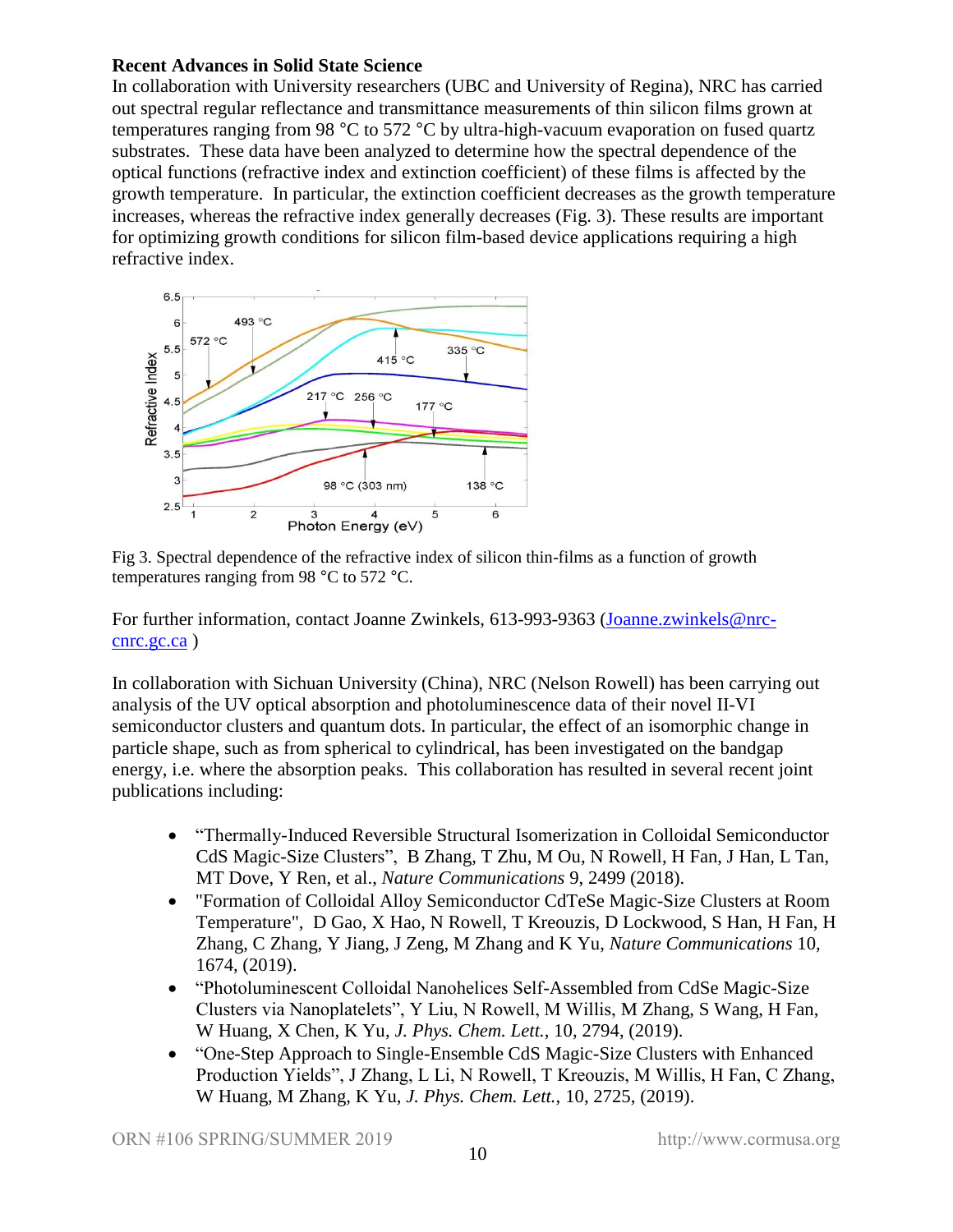## **Other recent NRC collaborative research papers on optical properties of semiconductors:**

- "Editors' Choice—Optical Emission from Germanium Nanocrystals", NL Rowell, DJ Lockwood, DC Houghton, JP Noël, JM Baribeau, *ECS Journal of Solid State Science and Technology* 7, R195, (2018).
- "Direct-Gap Photoluminescence from a Si-Ge Multilayer Super Unit Cell Grown on Si0. 4Ge0. 6", DJ Lockwood, NL Rowell, L Favre, A Ronda, I Berbezier, *ECS Journal of Solid State Science and Technology* 7, R115 (2018).

For further information, please contact Nelson Rowell, 613-993-2377, [\(nelson.rowell@nrc](mailto:nelson.rowell@nrc-cnrc.gc.ca)[cnrc.gc.ca](mailto:nelson.rowell@nrc-cnrc.gc.ca) )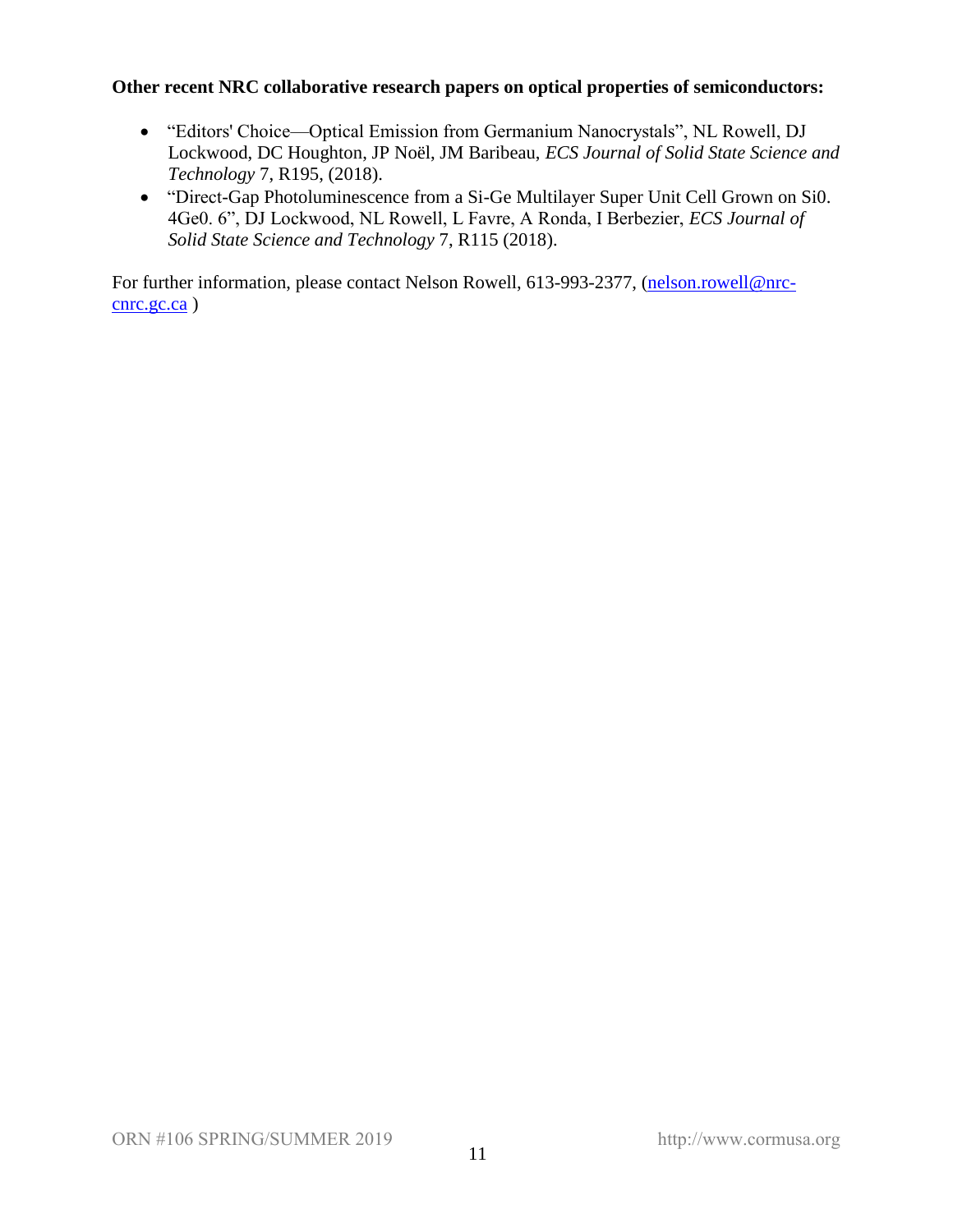

## **UPCOMING IES MEETINGS CALENDAR**

The Illuminating Engineering Society (IES) is sponsoring the following meetings and conferences in 2019:

**2019 IES Annual Conference** August 8-10, 2019 Louisville, KY [www.ies.org/events/annual-conference](http://www.ies.org/events/annual-conference)

**2019 IES Street and Area Lighting Conference** September 22-25, 2019 San Diego, CA [www.ies.org/events/street-area-lighting-conference](http://www.ies.org/events/street-area-lighting-conference)

**2019 Annual IES Aviation Lighting Committee Fall Technology Meeting** October 19-25, 2019 Monterey, CA [www.iesalc.org/technology-meetings](http://www.iesalc.org/technology-meetings)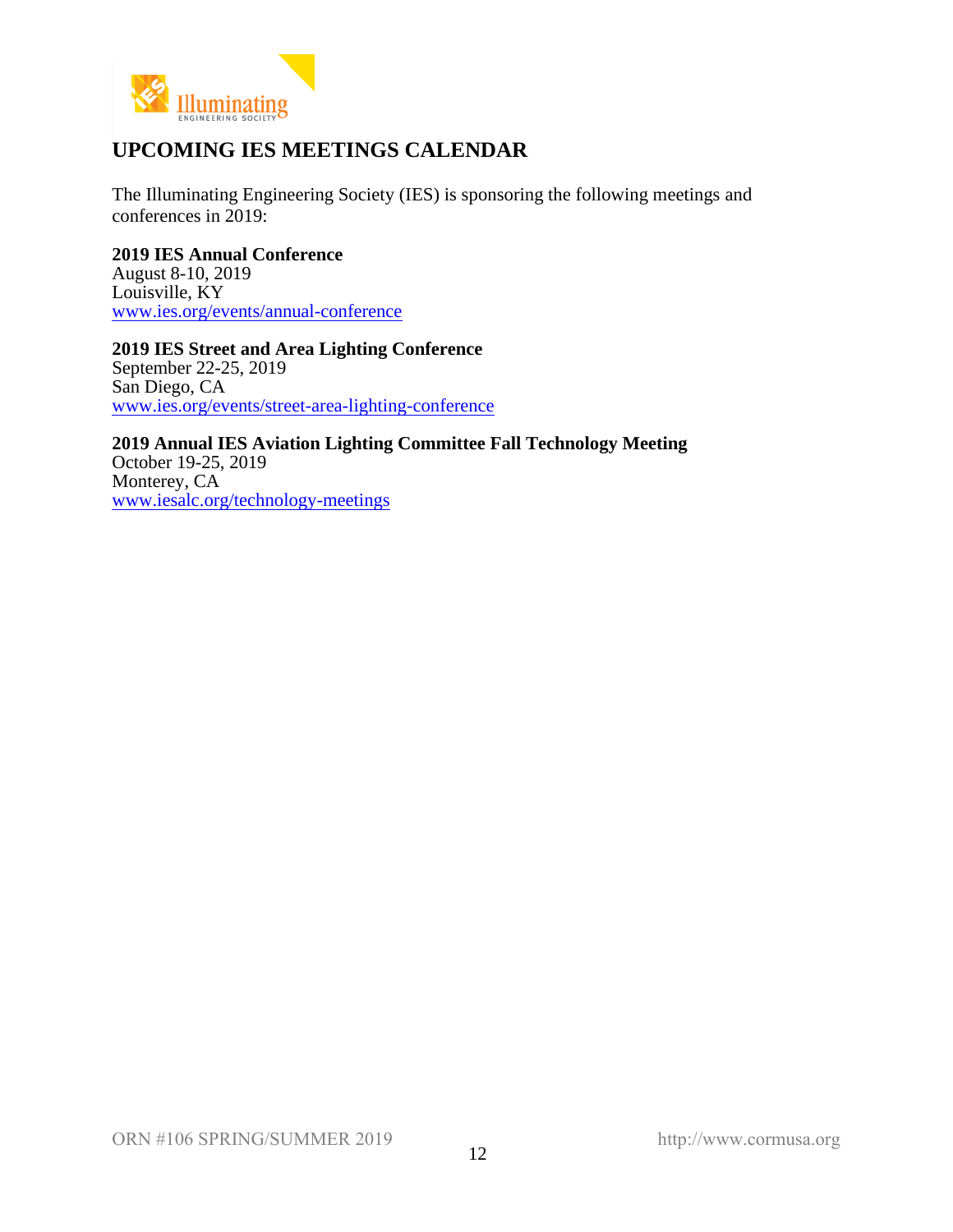#### **NEWS FROM THE CIE**



## **Upcoming Events**

**CIE NC Russia - International Scientific and Technical Greenhouses Lighting Conference** September 9-10, 2019 Moscow, Russia <http://hlconf2019.vnisi.ru/en.php>

**Second Junior Balkan Conference on Lighting** September 19-21, 2019 Plovdiv, Bulgaria <https://blj2019.nko.bg/>

**5th CIE Expert Symposium on Colour and Visual Appearance** April 20 - 24, 2020 Hong Kong <http://bit.ly/2KBBLI9>

#### **New Publications**

**Proceedings of the CIE 29th Quadrennial Session** <http://www.cie.co.at/publications/cie-session-washington-2019>

**CIE 233:2019 Calibration, Characterization and Use of Array Spectroradiometers** <http://www.cie.co.at/publications/calibration-characterization-and-use-array-spectroradiometers>

#### **CIE 232:2019 Discomfort Caused by Glare from Luminaires with a Non-Uniform Source Luminance**

[http://www.cie.co.at/publications/discomfort-caused-glare-luminaires-non-uniform-source](http://www.cie.co.at/publications/discomfort-caused-glare-luminaires-non-uniform-source-luminance)[luminance](http://www.cie.co.at/publications/discomfort-caused-glare-luminaires-non-uniform-source-luminance)

**CIE 231:2019 CIE Classification System of Illuminance and Luminance Meters**  <http://www.cie.co.at/publications/cie-classification-system-illuminance-and-luminance-meters>

## **ISO/CIE 17166:2019(E) Erythema Reference Action Spectrum and Standard Erythema Dose**

[http://www.cie.co.at/publications/erythema-reference-action-spectrum-and-standard-erythema](http://www.cie.co.at/publications/erythema-reference-action-spectrum-and-standard-erythema-dose-0)[dose-0](http://www.cie.co.at/publications/erythema-reference-action-spectrum-and-standard-erythema-dose-0)

## **CIE 018:2019 The Basis of Physical Photometry, 3rd Edition**

<http://www.cie.co.at/publications/basis-physical-photometry-3rd-edition>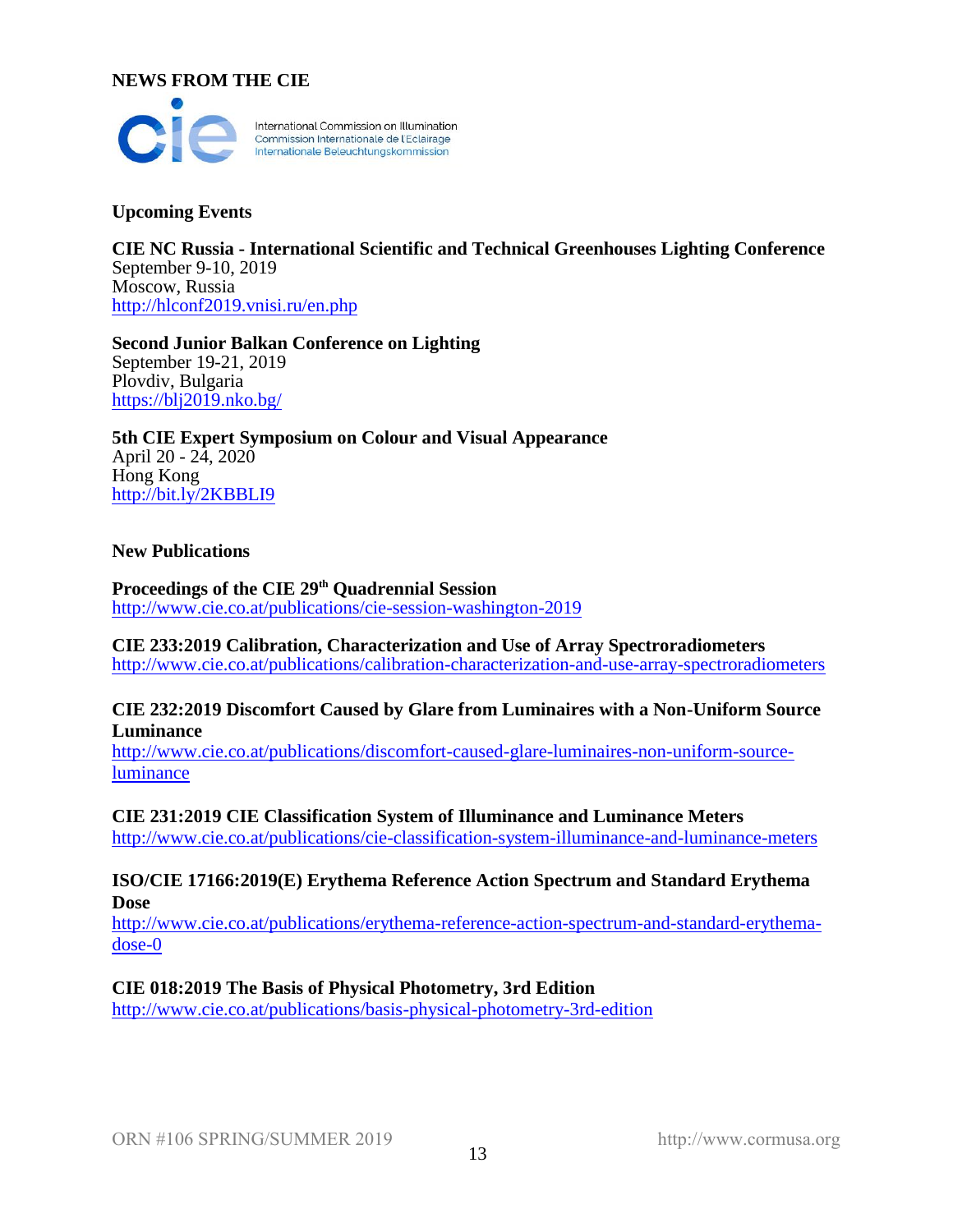## **CIE 083:2019 Guide for the Lighting of Sports Events for Colour Television and Film Systems, 3rd Edition**

[http://www.cie.co.at/publications/guide-lighting-sports-events-colour-television-and-film](http://www.cie.co.at/publications/guide-lighting-sports-events-colour-television-and-film-systems-3rd-edition)[systems-3rd-edition](http://www.cie.co.at/publications/guide-lighting-sports-events-colour-television-and-film-systems-3rd-edition)

## **Position Statement on the Blue Light Hazard (April 23, 2019)**

<http://www.cie.co.at/publications/position-statement-blue-light-hazard-april-23-2019>

## **DIS 025-SP1/E:2019 Test Method for OLED Luminaires and OLED Light Sources**

<http://www.cie.co.at/publications/test-method-oled-luminaires-and-oled-light-sources>

## I**SO/CIE 20086:2019(E) Light and Lighting — Energy Performance of Lighting in Buildings**

<http://www.cie.co.at/publications/light-and-lighting-energy-performance-lighting-buildings>

For information on all of the CIE technical publications, visit: <http://www.cie.co.at/publications>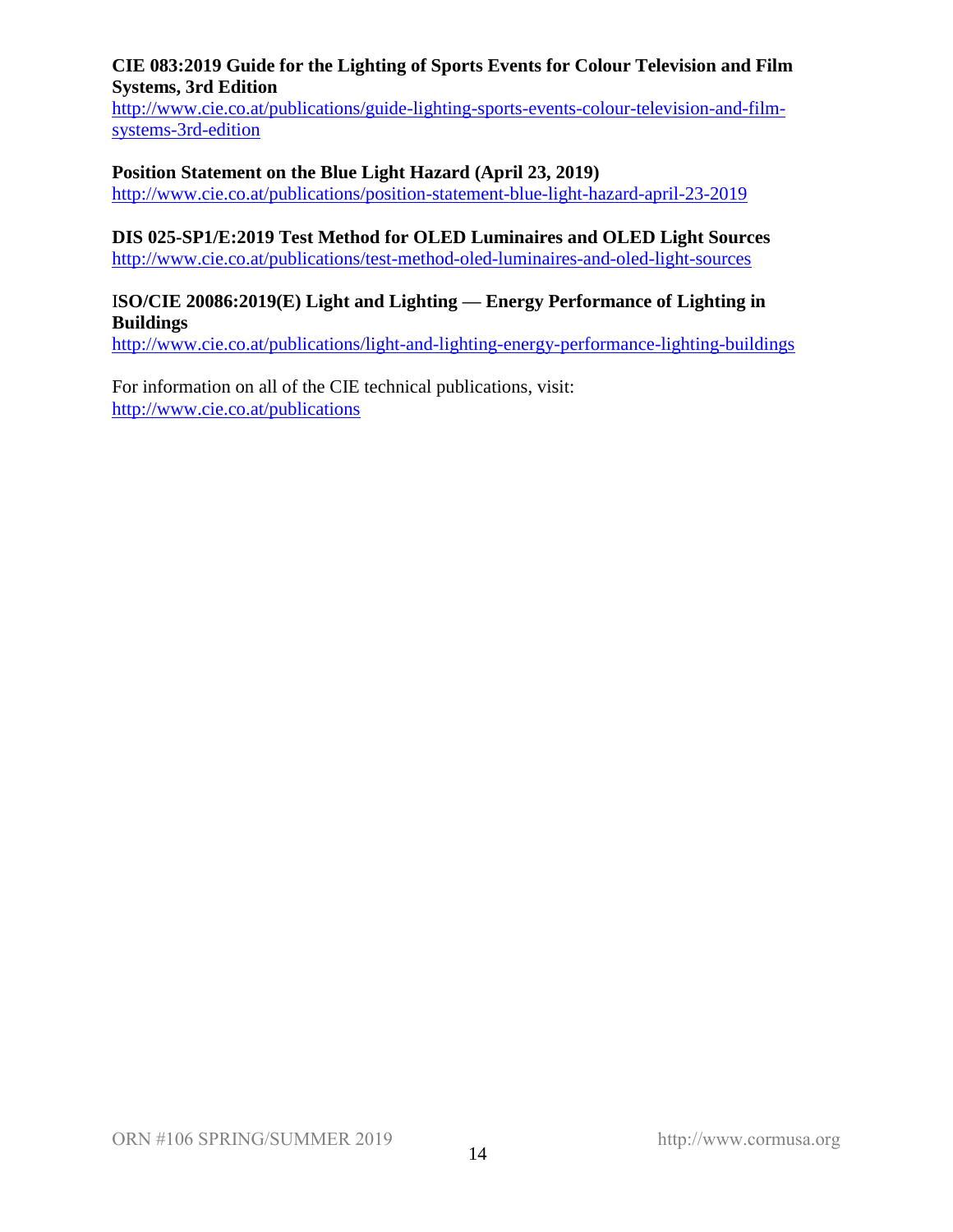## **OTHER NEWS…**

## **White Paper on Photometric File Representation for Non-Standard Luminaire Shapes**

A new white paper has been written to show the importance of luminous geometry in lighting simulations based on IES photometric files. The white paper shows that simulations can include large errors when using products such as ring luminaires that cannot be described with the simplified luminous dimensions of IES files. The intent of the white paper is to be useful for people in the lighting industry about this issue and to provide data to help demonstrate how photometric data files could be improved for better accuracy when luminaires have non-standard shapes. The paper is freely available online at:

[http://webcdn2.ltioptics.com/Photometric-File-Representation-for-Non-Standard-Luminaire-](http://webcdn2.ltioptics.com/Photometric-File-Representation-for-Non-Standard-Luminaire-Shapes.pdf)[Shapes.pdf](http://webcdn2.ltioptics.com/Photometric-File-Representation-for-Non-Standard-Luminaire-Shapes.pdf)

## **Lighting Research Center to Hold 2019 Summit**

The Lighting Research Center (LRC) at Rensselaer Polytechnic Institute will hold its 2019 Summit from October 15-17 in Troy, New York. The Summit aims to inspire discussion and shape the future of lighting, where the industry plays a strategic, recognized role in benefiting society and the environment — from improving human health to enhancing food production to managing clean energy in the new electric grid. This event is open to LRC Partners, Alliance Members, and LRC Members. Nine (9) CEU credits are available through participation at the 3 day Summit. For more information visit:

<https://www.lrc.rpi.edu/summit/>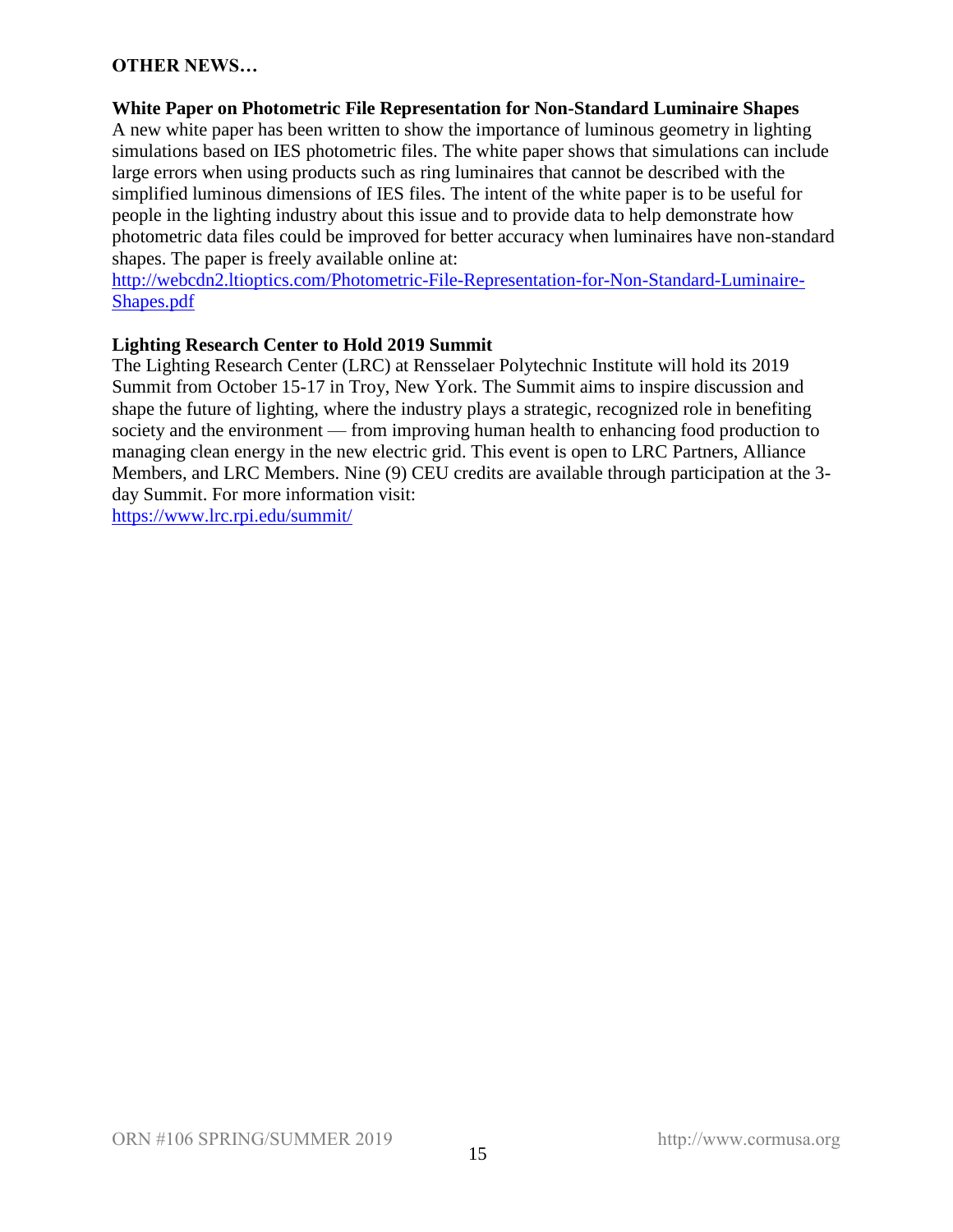#### **Purpose of the Council for Optical Radiation Measurements (CORM)**

The Council for Optical Radiation Measurements is a non-profit organization with the following aims:

- 1. To establish and publish consensus among interested parties on national, industrial and academic requirements for physical standards, calibration services, and inter-laboratory collaboration programs in the fields of optical radiation measurement, including measurement of the transmittance and reflectance properties of materials, measurement of radiant sources, and characterization of optical detectors used for the measurement of these properties.
- 2. To establish national consensus on the priorities for these requirements.
- 3. To maintain liaison with the National Institute of Standards and Technology (NIST) and The National Research Council Canada (NRC) and to advise the Institute(s) of requirements and priorities.
- 4. To cooperate with other organizations, both public and private, to accomplish these objectives for the direct and indirect benefit of the public at large.
- 5. To assure that information on existing or proposed standards, calibration services, collaboration programs, and its own activities is widely disseminated to interested parties.
- 6. To answer inquiries about such standards activities or to forward such inquiries to the appropriate agencies.

#### Optical Radiation News Editorial Policy

*Optical Radiation News* (ORN) is published semi-annually each year. ORN reports upcoming technical meetings and news from NIST and other national metrology laboratories. News relating to the status and progress in optical radiation metrology from affiliated organizations, including, but not limited to, the *Commission International De Éclairage* (International Commission on Illumination, CIE), Inter-Society Color Council (ISCC), Lamp Testing Engineers Conference (LTEC), etc., is welcome. No commercial advertising, endorsements, or contributions with commercial content are included in ORN. Unsolicited contributions are subject to review and approval by the editor, CORM publications committee, and /or executive board prior to publication. Anonymous contributions will not be accepted. Contact information for a submission is required and will be published. ORN is included free with CORM membership.

#### Instructions for Contributing Authors

ORN is published in English. Deadlines for submission of News items and announcements concerning optical radiation metrology are 1 March and 1 September. Items may be submitted to the editor in via fax or e-mail attachments in plain ASCII text or common electronic word processing file formats, preferably Microsoft Word® or Corel WordPerfect®. Contributions should be in 12 point Times New Roman font with simple formatting, e.g., the "Normal" style and template in Word. *Use of complex style templates and formatting is strongly discouraged*. Submissions with high quality pertinent electronic graphics are welcome, however digital photographs and graphics will be reproduced in black-and-white or grayscale. Graphics included in hardcopy submissions via fax will not be reproduced. Submissions are credited to organizations, rather than individuals.

#### Policy on Commercial Activities at CORM Conferences

The Council for Optical Radiation Measurements (CORM) does not permit commercial activities in conjunction with technical sessions of CORM conferences and CORM workshops. Commercial activities include, but are not limited to, product exhibition and dissemination or display of advertising in any format. Speakers at CORM conferences and workshops may not use talks for overt commercialization of products. Commercial activities as defined above are permitted for a fee for defined periods prior to social activities associated with the conference or workshop at the discretion of the CORM Board of Directors. Registration requirements, details of the structure of the allowed activities and fees are (event and site) specific.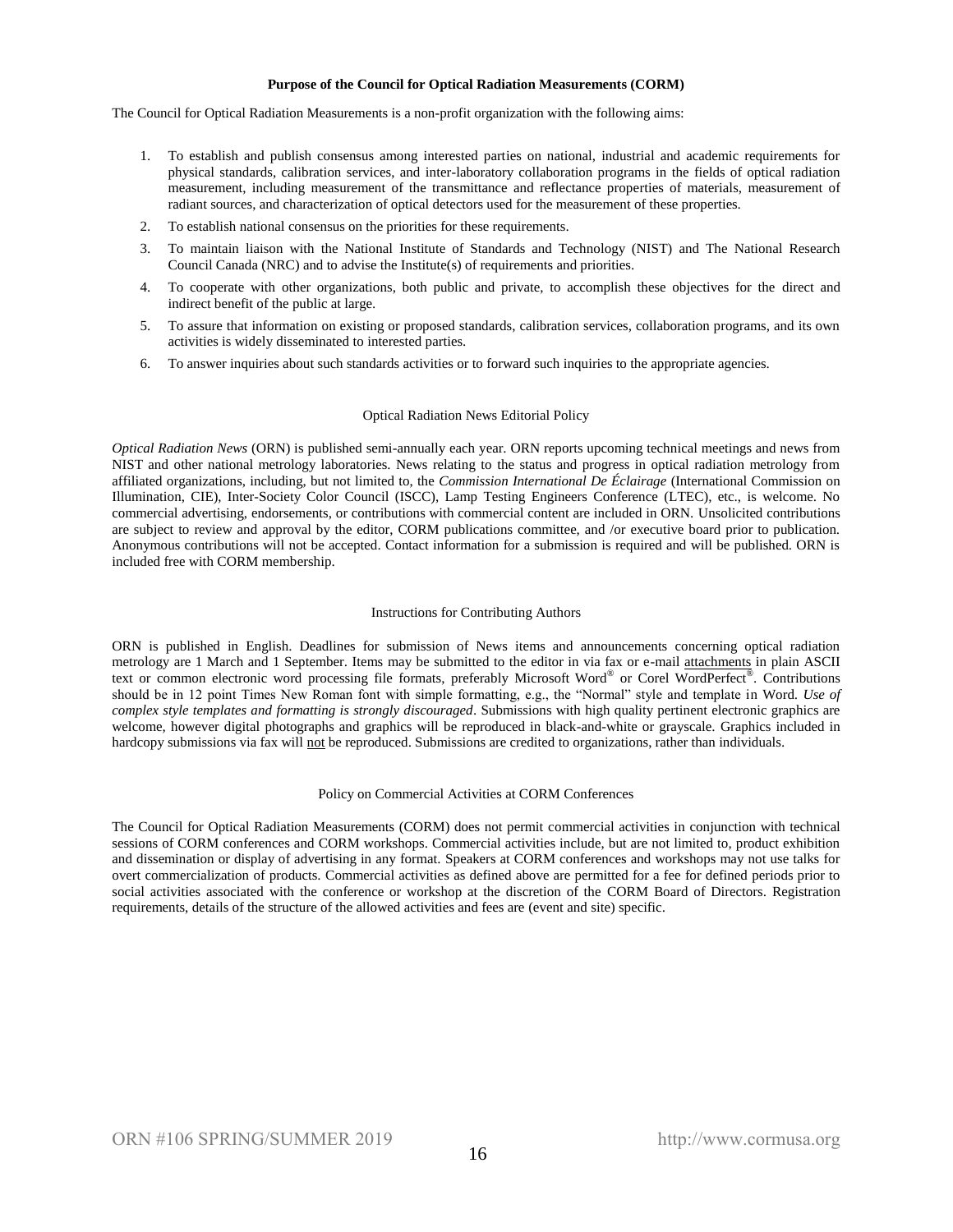

**Council for Optical Radiation Measurements** 

#### **Officers and Board of Directors**

#### **President**

Andrew Jackson Signify 3861 South 9th Street Salina, KS 67401 Ph: 785-822-1540 Fx:785-822-1510 E-mail: [andy.jackson@signify.com](mailto:andy.jackson@signify.com)

#### **Vice-President**

John Bullough Lighting Research Center 21 Union St Rensselaer Polytechnic Institute Troy, NY 12180 Ph: 518-276-7100 Fx: 518-276-7199 E-mail: [bulloj@rpi.edu](mailto:bulloj@rpi.edu)

#### **Treasurer**

Macedonio Anaya The Boeing Company PO Box 3707, MC 19-RU Seattle, WA 98124-2207 Ph: 206-544-1677 Fx: 206-662-1723 E-mail: [massy.anaya@boeing.com](mailto:massy.anaya@boeing.com)

#### **Secretary**

Robert Angelo Gigahertz-Optik Inc 110 Haverhill Road Amesbury, MA 01913 Ph: 978-462-1818 E-mail: [b.angelo@gigahertz-optik.com](mailto:b.angelo@gigahertz-optik.com)

#### **Directors**

Shannon Roberts Radiant Vision Systems 18640 NE 67th Ct. Redmond, WA 98052 Ph: 425-844-2132 E-mail: [shannon.roberts@radiantvs.com](mailto:shannon.roberts@radiantvs.com) Mark Jongewaard LTI Optics, LLC 10850 Dover Street, Suite 300 Westminster, CO 80021 Ph: 720-457-7155 Fx: 720-891-0031 E-mail: [mark@ltioptics.com](mailto:mark@ltioptics.com)

Tim Moggridge Westboro Photonics 1505 Carling Avenue, Suite 301 Ottawa, ON Canada K1Z 7L9 Ph: 613-729-0614 Fx: 613-729-9067 E-mail: [tim.moggridge@wphotonics.](mailto:tim.moggridge@wphotonics)com

Dave Gross Ph: 617-876-7001 E-mail: [davy.gross@gmail.com](mailto:davy.gross@gmail.com)

James Leland Copia –Lux LLC 51 Ball Park Rd Goshen, NH 03752 Ph: 603-504-2855 E-mail: [jleland@copia-lux.com](mailto:jleland@copia-lux.com)

Mike Grather LightLab International Allentown LLC Ph: 484-273-0705 x101 E-mail: [mike@LightLabAllentown.com](mailto:mike@LightLabAllentown.com)

#### **Associated Individuals**

#### **Liaison with NIST Gaithersburg**

Heather Patrick 100 Bureau Drive Stop 8442 Gaithersburg, MD 20899-8442 Phone: 301-975-4684 Email: [heather.patrick@nist.gov](mailto:heather.patrick@nist.gov)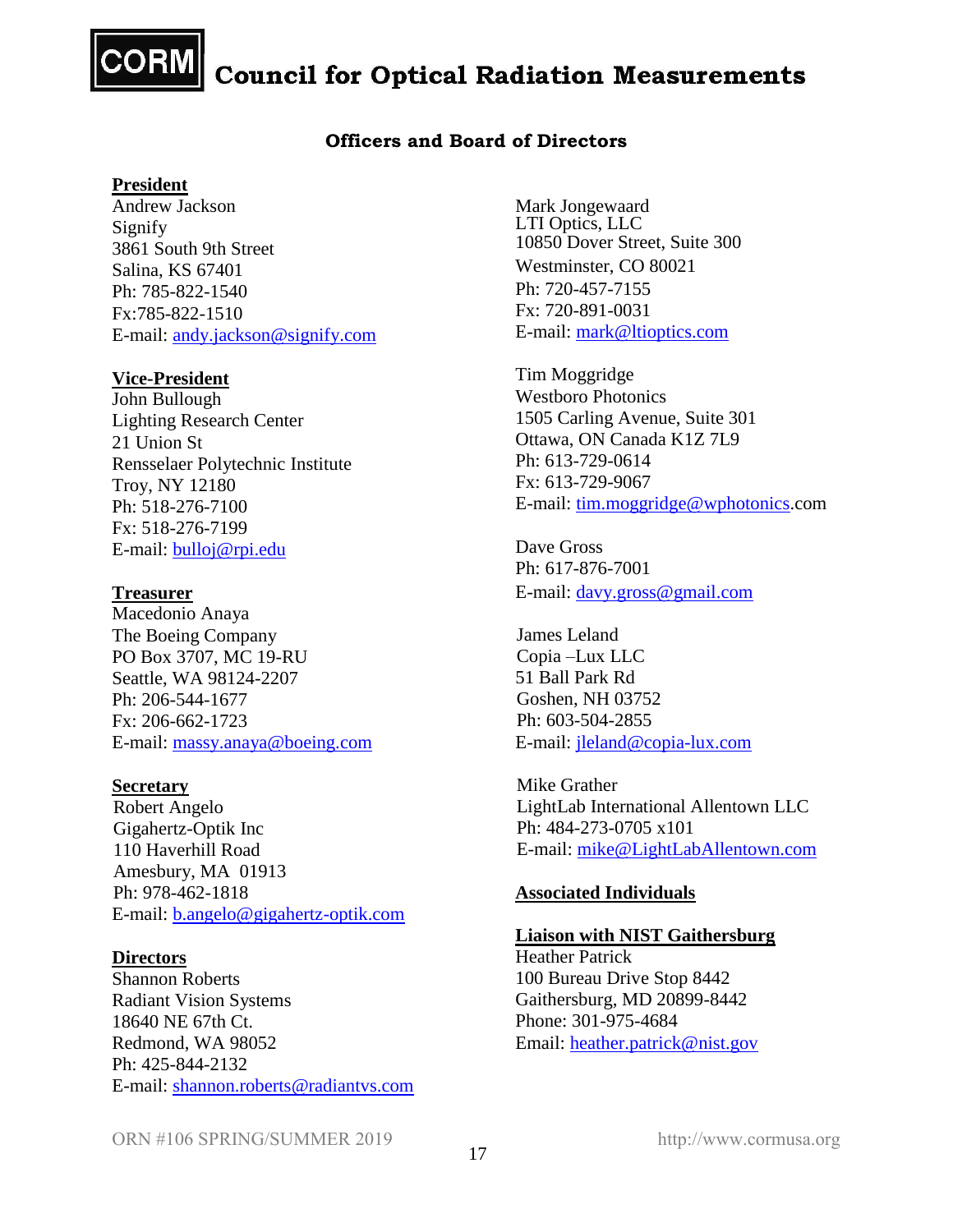## **Liaison with NRC**

Joanne Zwinkels National Research Council Canada Metrology Research Centre M-36 Montreal Road Ottawa, Ontario K1A 0R6 Canada Ph: 613-993-9363 Fx: 613-952-1394 E-mail: [joanne.zwinkels@nrc-cnrc.gc.ca](mailto:joanne.zwinkels@nrc-cnrc.gc.ca)

## **Liaison with CENAM**

Carlos Matamoros-Garcia CENAM km 4.5 carretera a los Cues Municipio El Marques Queretaro, MEXICO 76241 Email: [cmatamor@cenam.mx](mailto:cmatamor@cenam.mx) Tel: 524422110550

## **Editor, Optical Radiation News (ORN)**

John Bullough Lighting Research Center 21 Union St Rensselaer Polytechnic Institute Troy, NY 12180 Ph: 518-276-7100 Fx: 518-276-7199 E-mail: [bulloj@rpi.edu](mailto:bulloj@rpi.edu)